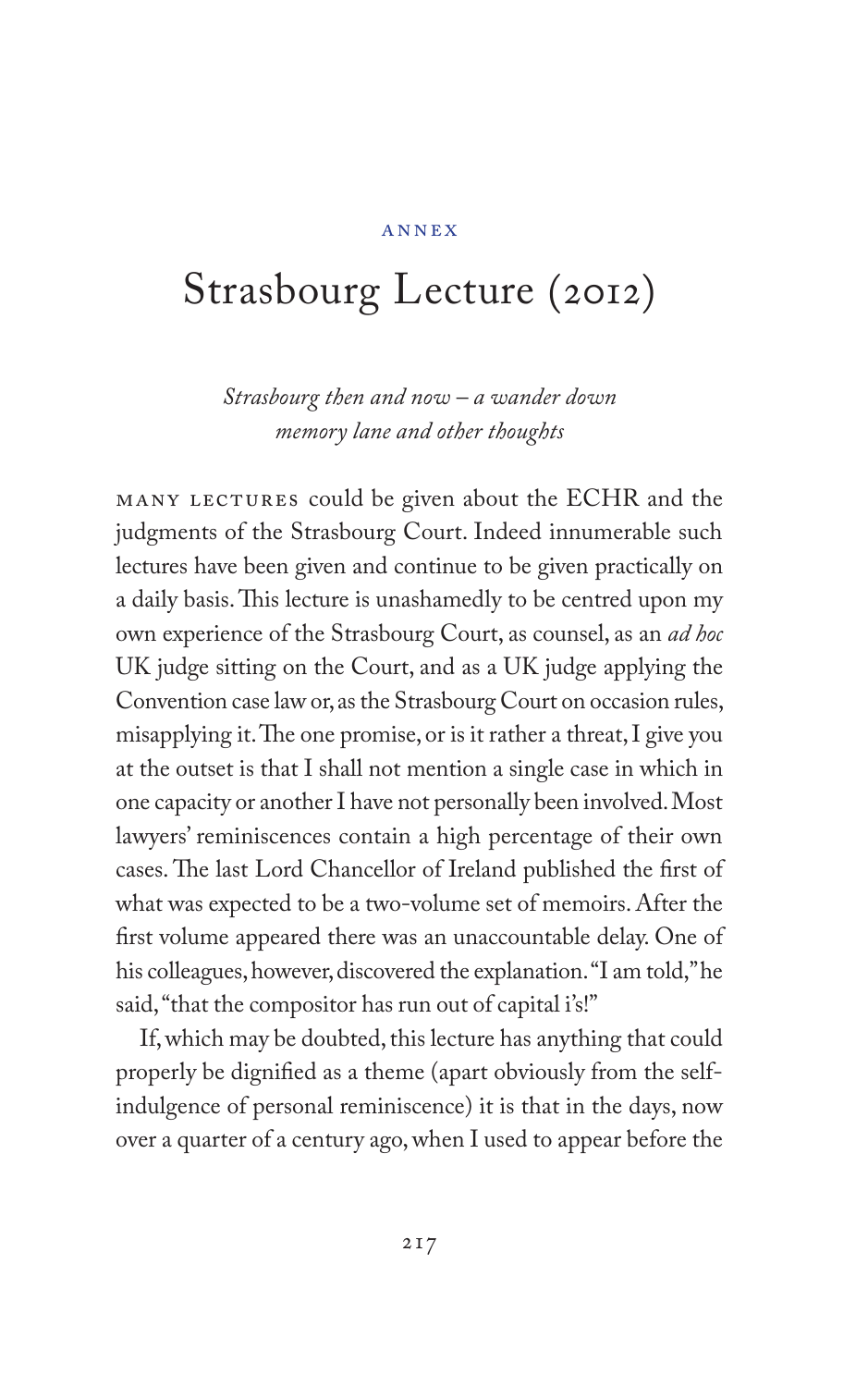Court, invariably acting, and almost invariably losing, on behalf of the UK Government, the Strasbourg Court's rulings had a beneficial effect on our own laws and attitudes. Strasbourg was, in short, a good thing. As, however, the years have passed, and more particularly since the HRA 1998, which in effect incorporated the Convention into domestic law as from October 2000, it has become to my mind a less good thing. And that perhaps is hardly surprising. Since 2000 we, the UK's own judges, have been able, indeed obliged, to apply the Convention for ourselves. What need, therefore, for an international tribunal, clearly less well versed in our own ways, to tell us how to conduct our affairs? This was very much the theme of a lecture given some three years ago by Lord Hoffmann. It did not, I may say, receive universal acclaim.

Before I come to any personal reminiscence, let me first set the scene historically by reference to what have always seemed to me two striking illustrations of old-fashioned attitudes clearly in need of fresh thinking. First, this, from the celebrated (or do I mean notorious?) judgment of Lord Atkinson in the House of Lords in *Roberts v Hopwood* in 1925 – the one exception to my rule about mentioning no case in which I was not personally involved. A London borough council had decided to pay its workers a minimum wage of  $\epsilon_4$  per week, notwithstanding that the cost of living had fallen. The District Auditor decided that these payments were excessive (gratuities rather than wages) and he surcharged the councillors. Upholding the surcharge, Lord Atkinson in his speech castigated the councillors for failing to determine what would have been just and reasonable remuneration and instead for having

… allowed themselves to be guided in preference by some eccentric principles of socialistic philanthropy, or by a feminist ambition to secure the equality of the sexes in the matter of wages in the world of labour.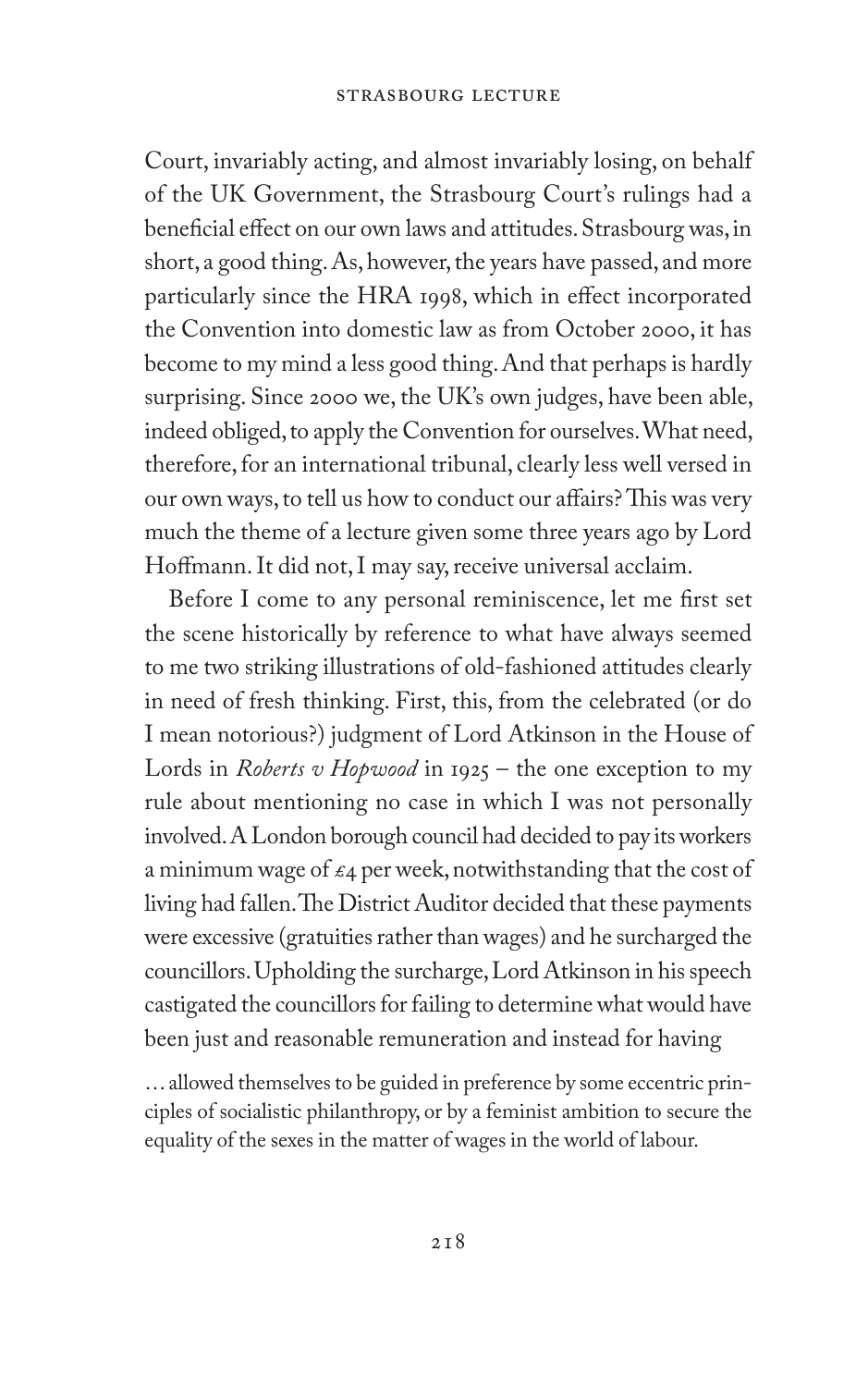For the second example of rampant sexism remain, if you will, in the House of Lords, but this time move to the legislative chamber and allow some thirty-two years to elapse after the decision in *Roberts v Hopwood,* until December 1957 when the House of Lords debated what was to become the Life Peerages Act 1958. (I interpolate: the Law Lords sat in the House of Lords as the final appeal court for 133 years until 2009 when they (we) were re-created as a new Supreme Court. They were the first life peers and indeed the only life peers until the 1958 Act). Here is the somewhat startling contribution to the 1957 debate made by the then still youthful Earl Ferrers:

Frankly, I find women in politics highly distasteful. In general, they are organising, they are pushing and they are commanding … I believe that there are certain duties and certain responsibilities which nature and custom have decreed men are more fitted to take on; and some responsibilities which nature and custom have decreed women should take on. It is generally accepted that the man should bear the major responsibility in life. It is generally accepted, for better or worse, that a man's judgment is generally more logical and less tempestuous than that of a woman. Why then should we encourage women to eat their way, like acid into metal, into positions of trust and responsibility which previously men have held? If we allow women into this House where will this emancipation end? … Will our judges, for whom we have so rich and well-deserved respect, be drawn from the serried ranks of the ladies? [I interpolate, Lady Hale would not I think be impressed!]

… and so on and so forth until this peroration:

If it should come to pass that there was a vote upon this matter, I trust that the outcome would portray the feeling that I feel sure nine out of ten noble Lords have in their heart – namely, that we like women; we admire them; sometimes we even grow fond of them; but we do not like them here.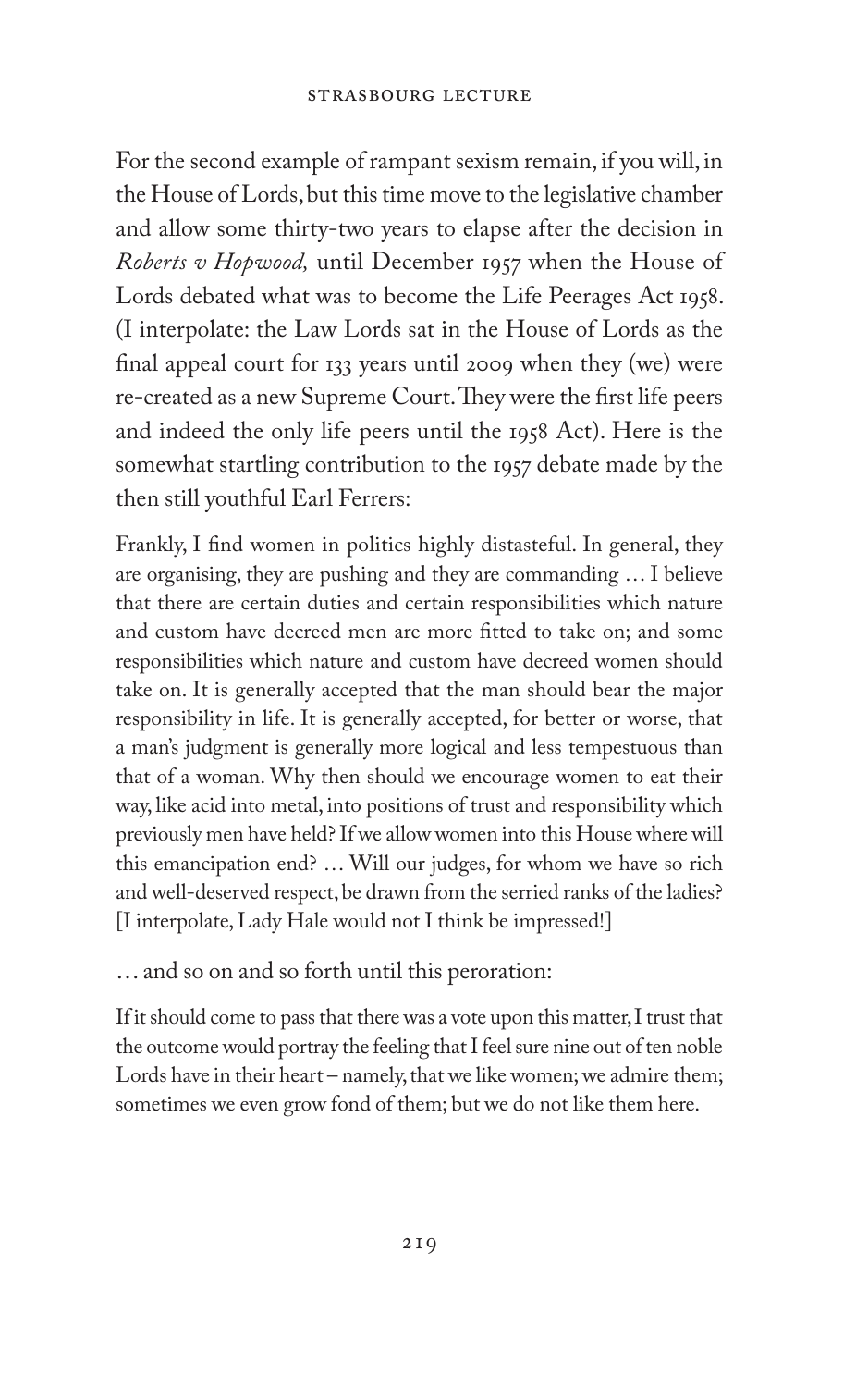In those long distant times there was perhaps room, some of you at least will agree, for an international Convention to shake up conventional thinking on minority rights. Discrimination against women apart, we still had capital punishment for murder; male homosexual activity was a criminal offence, even between consenting adults in private. So too was attempted suicide; so too abortion. Discrimination in employment and housing, against foreigners, religious minorities and others, was widespread – and lawful. I could go on.

I come then to the first group of my own cases, those in which I appeared as counsel for the Government, on occasion led by a law officer but mostly not, often myself leading a young Mr Bratza, for some years now Sir Nicholas Bratza, the UK's permanent judge on the European Court of Human Rights and since last October its President. My overall record before the Court was, I think, played twelve, won one, drew one, lost ten. Actually that wasn't a bad record in those years, the late 1970s and early 1980s. Mostly the cases were about prisoners' rights, or immigrants' rights or rights of mental health patients or other disadvantaged minorities – and the plain fact is that, in those pre-HRA days, the Convention and the Strasbourg rulings striking down various of our antiquated laws embodying old-fashioned and illiberal attitudes had an altogether healthy impact on the UK's domestic life and practices.

In those days, indeed, the Government was in fact on occasion quite happy to lose its cases. Let me give you two illustrations of that. The Prison Officers Association was amongst the more militant unions, intent on a repressive prison regime and fiercely resistant to all change. The Home Office, to its credit, was keen to liberalise prison practices but quite unable to persuade the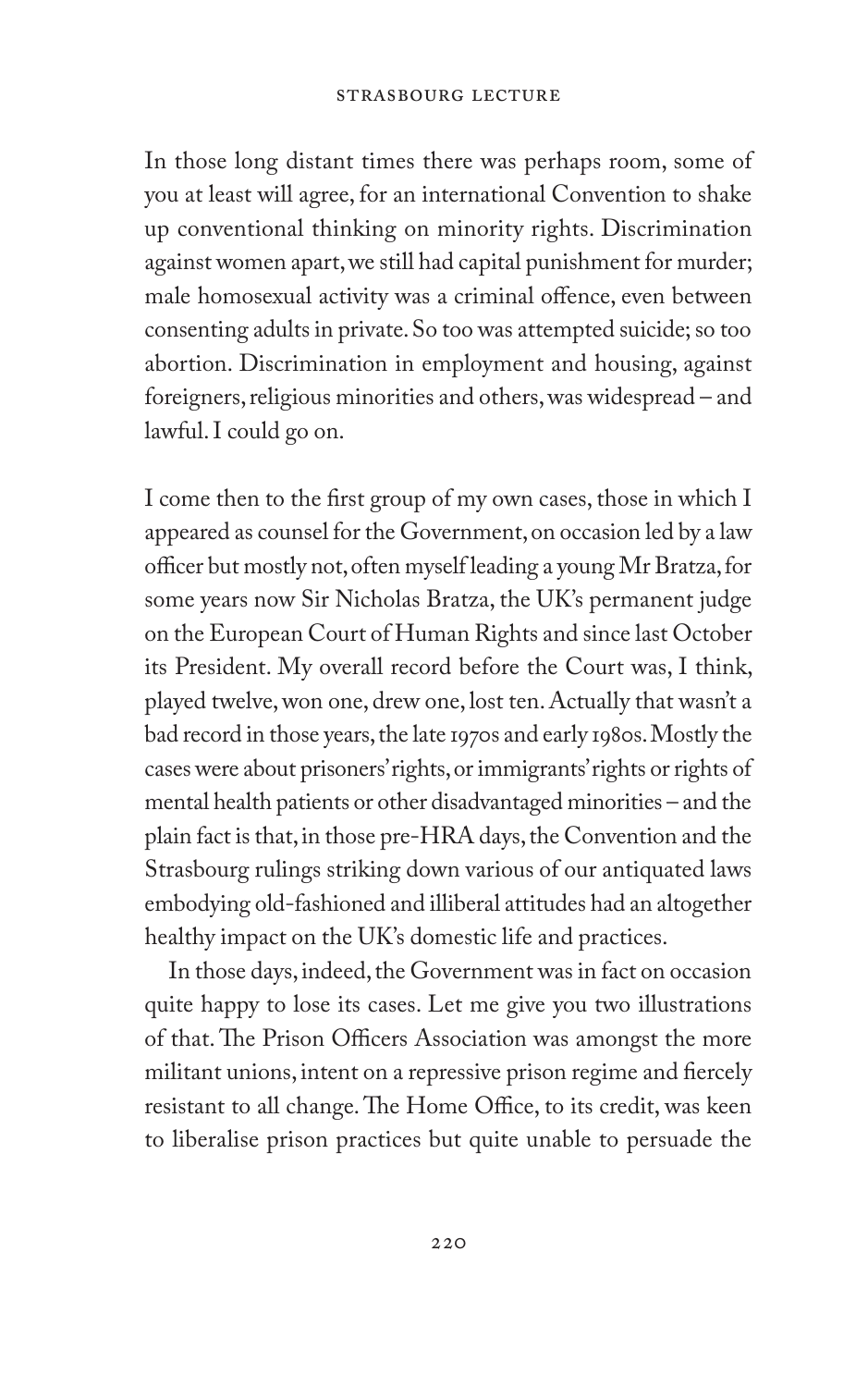intransigent union to agree to this. The result was a series of prison cases in Strasbourg, all of which the Government loyally contested but all of which they lost – thereby becoming able, armed as they now were with Strasbourg's adverse rulings, to force the union's hand into accepting the changes required. *Silver and others v UK* was just such a case, the principal complaint of all seven applicants being that the prison authorities exercised full control over their mail, reading both the correspondence that was sent to them and their own letters out, even letters to lawyers. In addition, Mr Silver himself had been refused two petitions to the Home Secretary asking for permission to seek legal advice. Unsurprisingly, the Court found violations both of article 6 and of article 8.

 The other case I well recollect the Government were happy to lose was *Young, James and Webster v UK* (the railwaymen case). Essentially the position there was that British Rail had concluded closed shop agreements with all the relevant unions acting for the various railway employees, agreements, that is, which prevented British Rail from employing anyone but union members. Young, James and Webster had each worked on the railways for some years before these agreements were made and were all opposed to joining a trade union. Mr Webster, for example, thought the trade union movement unrepresentative and that it acted contrary to the best interests of both the workers and the country in general. In particular he found it repugnant that he was obliged to participate in strike action. Article 11 of the Convention, I need hardly remind you, provides that

Everyone has the right to freedom of association with others, including the right to form and to join trade unions for the protection of his interests.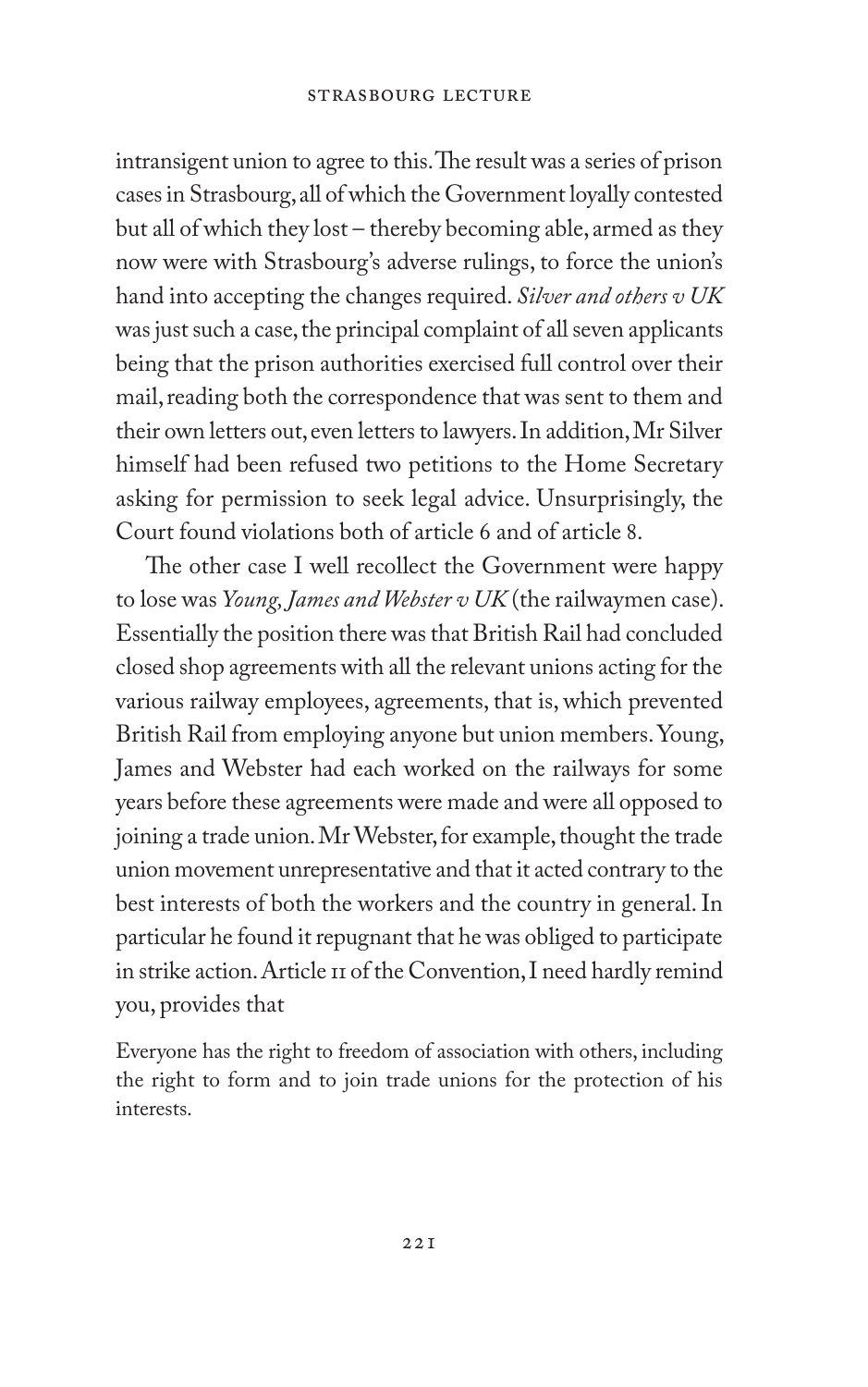It says nothing about the right *not* to join trade unions but nevertheless that is what the Court decided was implicit in article 11:

A "negative right" not to be compelled to join an association or a union.

The governing trade union law had been enacted and the railwaymen's applications to the Court had been made whilst Labour was in office, that is before 1979. The case was heard, however, in 1981 when the Conservatives under Mrs Thatcher were in power and they had very different views about closed shop legislation. Although Mr Bratza and I felt obliged to persuade the Solicitor General (Ian Percival), who was leading us, that the UK Government had no option but to fight the case – i.e. to argue that as a matter of law it was open to the UK to sanction closed shop agreements – all of us were happy to lose the case and lose it we duly did.

Amongst the other notable cases which I lost in Strasbourg I will mention just two. *Harman v UK* was the aftermath of an ill-starred prosecution of Harriet Harman (now the Deputy Leader of the Labour Party), in which I had succeeded right up to and including an appeal to the House of Lords, for contempt of court in disclosing to the press a clutch of sensitive Home Office documents that had been made available to her in her then capacity as a solicitor acting for a prisoner. (She was in fact the Legal Officer of the National Council for Civil Liberties, Liberty as it is now called.) Discovery of documents under UK law was then subject to an implied undertaking that they should be used solely for the purpose of those proceedings. Strasbourg, however, unfortunately for the Government's argument, paid more attention than the domestic courts had done to the fact that in the course of the proceedings all these documents had actually been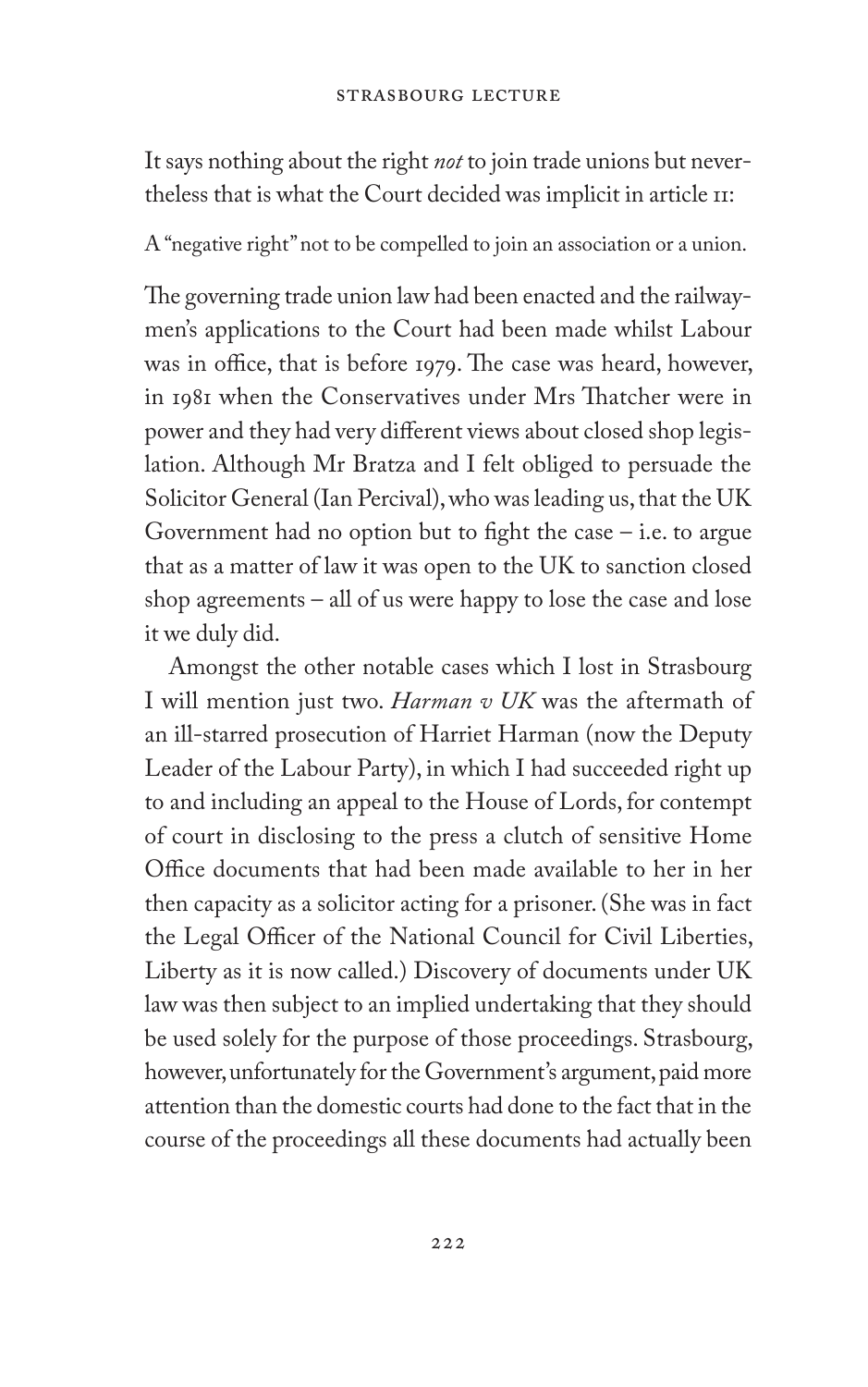read out verbatim in open court by junior counsel for the claimant, Mr Stephen Sedley – later Sedley LJ. Again we lost.

The one other case amongst those I lost in Strasbourg (led by the Attorney-General, Michael Havers) perhaps worth mentioning is *Malone v UK* where the Court condemned the UK's long-standing practice of telephone tapping, authorised in those times merely by the Home Secretary's warrant with no legislative backing whatever. The result of that case was the Interception of Communications Act 1985, the first of a series of statutes, each in turn prompted by further adverse Strasbourg judgments. These legitimised and put on a clear statutory basis first phone-tapping and mail interceptions (IOCA 1985) and then successively MI5 (the Security Service Act 1989), SIS (MI6) and GCHQ (both officially recognised for the first time in the Intelligence Services Act 1995) and finally the Regulation of Investigatory Powers Act 2000, coming into effect the same day as the Human Rights Act. This effectively replaced all the earlier legislation governing the intelligence agencies and heightening the duties to which they are subject when interfering, as inevitably they must, with people's civil liberties, above all with their privacy rights. The Security Service Act 1989 was, I may say, prompted by another successful case brought to Strasbourg by Harriet Harman (who clearly by then had got a taste for it) and by Patricia Hewitt (later a colleague of hers in Mr Blair's Labour Cabinet), complaining that MI5 held files on them containing their personal details.

All this was legislation I was to become very familiar with, first as the president of tribunals established under the various statutes to adjudicate on complaints by members of the public about the actions of the various intelligence services. In prospect it sounded enthralling and I recall my excitement when asked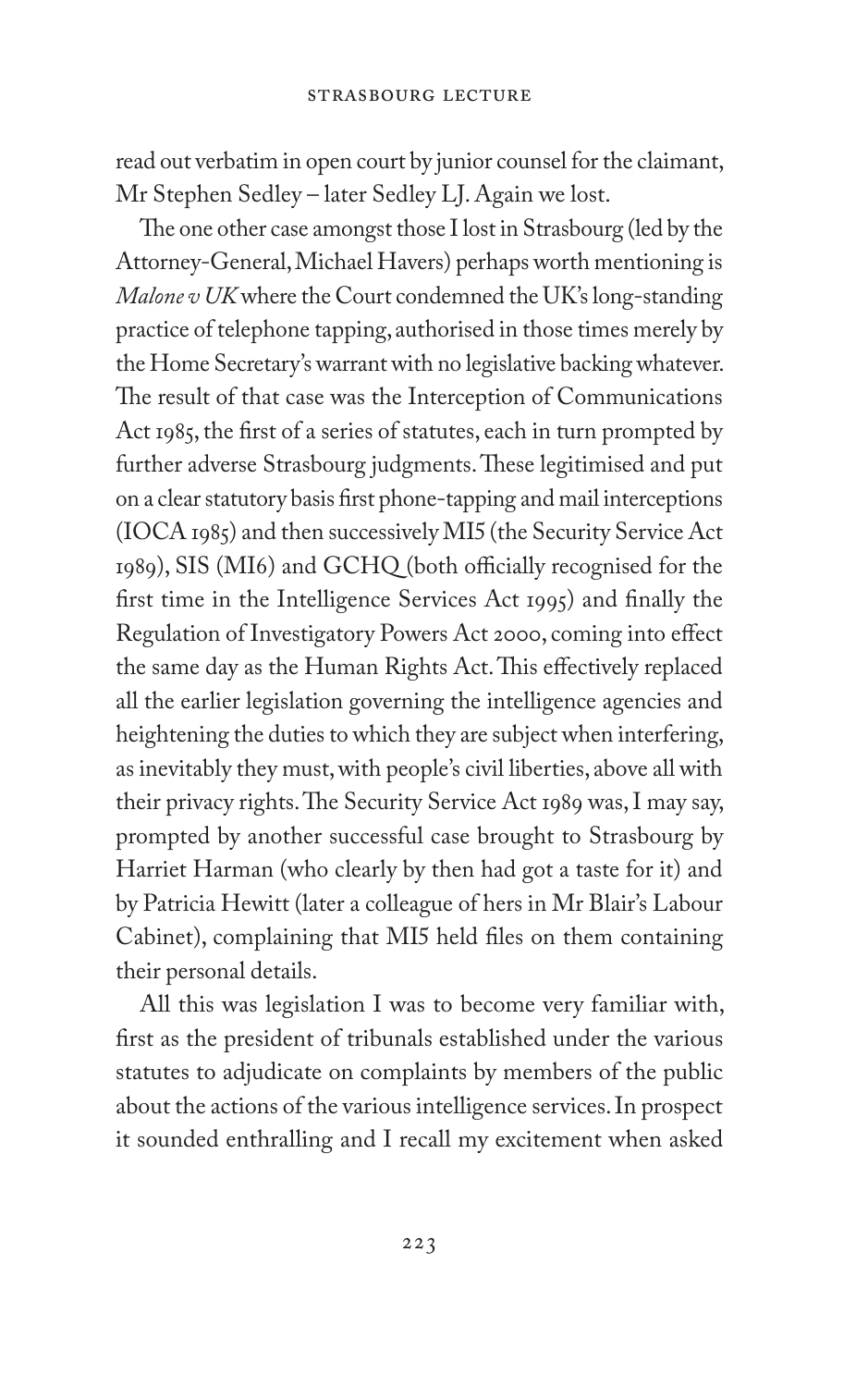to preside over these tribunals. And indeed the introductions we were given to the various services were quite fascinating – obviously we had to be familiarised with their workings or we could never have dealt properly with the complaints made against them. But, perhaps predictably although not I think predicted, 99% (I speak literally) of all the complaints that we received were in fact nonsensical. Paranoia is surprisingly widespread. People used to complain that MI5 had inserted listening devices into their toasters or that their phones were malfunctioning with constant clicks on the line. One thing I learned was that tapped phones never click or malfunction; only those whose phones are tapped can guarantee an invariably clear and reliable line. Manifestly the complainants were people in whom the security services could have had no possible interest whatsoever, so it was all rather a waste of time. Later, however, I was appointed to the statutory role of Intelligence Services Commissioner and for six years I devoted four weeks a year (two of them during my judicial vacations) ensuring to the best of my ability that our intelligence officers both in the UK and around the world were operating properly devised and monitored systems and working within the proper limits of their powers, essentially the limits of necessity, reasonableness and proportionality. In all I visited some twenty-five British embassies, my accommodation varying between luxurious ambassadorial residences and a portacabin on a military base in Kosovo.

I have, I fear, digressed. Let me return to my involvement with the Strasbourg Court, next in my capacity as the *ad hoc* UK judge. I shall mention only the more high profile of the two cases in which I sat in this capacity. The applicant was the notorious spy,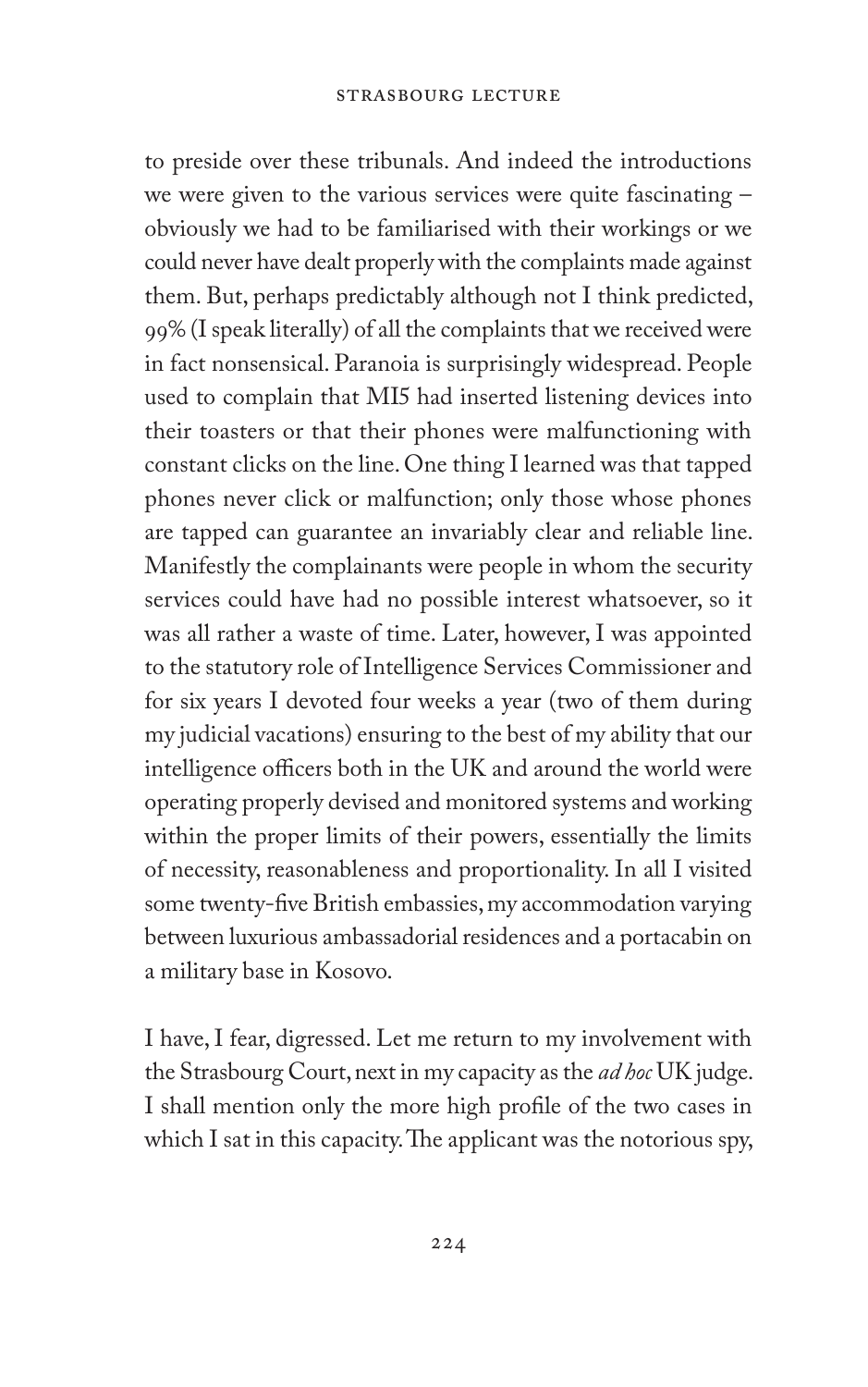George Blake, an SIS Officer from 1944 until his arrest in 1960 for disclosing secrets to the Russians. In 1961 he was sentenced to a record term of forty-two years imprisonment (a term that may or may not have been related to the rumour that his treachery had cost the lives of forty-two secret agents). In 1966, however, he was assisted in a daring escape from prison and since then has lived in Moscow. In 1989 he wrote his autobiography and that it was – or more particularly the royalties of about  $\epsilon$ 100,000 that his British publishers had agreed to pay him – that prompted the UK Government to take proceedings to deny him this payment: on the principle that a self-confessed traitor should not profit from his treachery. The Government's ultimately successful claim in turn prompted Blake to complain to Strasbourg that the UK proceedings had themselves constituted a violation of his Convention rights. Sir Nicholas Bratza, having as counsel advised the UK Government at the time of publication in 1989 as to the course they should then take, was clearly unable in 2004, when the case reached the Strasbourg Court, to act as the UK judge and thus it was that I came to be appointed.

After long deliberation we rejected as plainly unarguable and thus inadmissible a variety of Blake's complaints about loss of property rights, loss of rights of free expression and various complaints of unfair court procedures. But eventually, after further deliberations, we upheld his complaint in just one particular, namely the overall length of the litigation. The regrettable fact was that the legal proceedings in the UK had taken something over nine years to reach their final conclusion in the House of Lords in July 2000. Problematic though the case had proved, by no stretch of the imagination could Mr Blake's rights be said to have been determined, as article 6 requires, "within a reasonable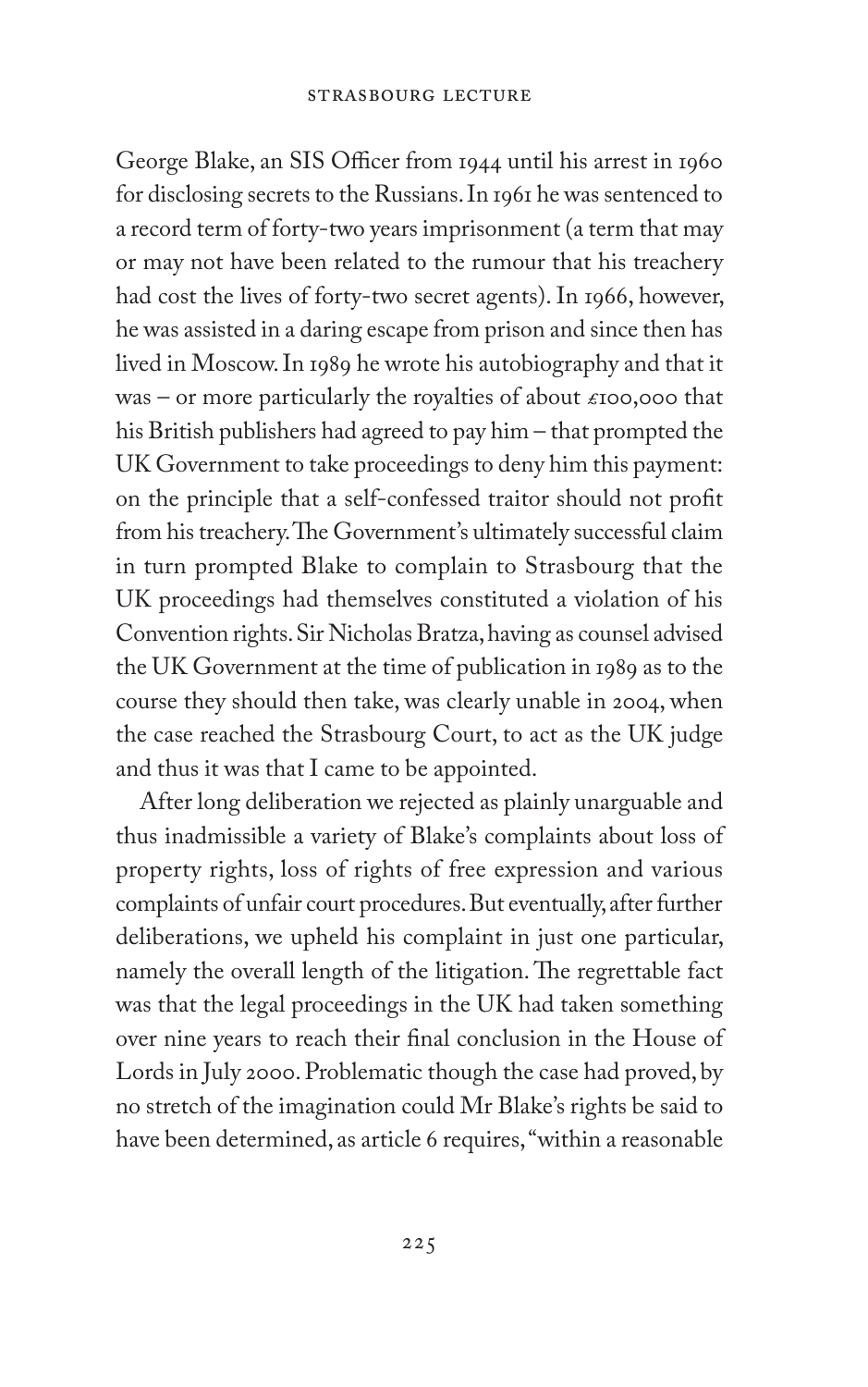time". He was awarded 5,000 euros, enough to stick in the gullet of several UK commentators but vastly less than the royalties he had been deprived of.

I come next to two cases in our own courts in which, whilst feeling it impossible to give effect to what I felt sure were the requirements of the Convention, I nevertheless, many at the time thought somewhat rashly, expressed my personal views that the merits of the claimants' cases would come to be recognised in Strasbourg.

The first of these two cases was *ex parte Smith*, more commonly known as the Gays in the Military case, in which in 1995 I sat at first instance in the Divisional Court. This was, of course, before the HRA and so before the domestic courts were entitled to give effect to Convention rights. Although, therefore, I felt obliged to reject the applicant's challenge to the UK's then policy of dismissing from the armed services anyone of homosexual orientation – anyone, that is, sexually attracted to a member of their own sex, irrespective of whether or not they actually engaged in homosexual conduct – I expressly stated that

I for my part strongly suspect that so far as this country's international obligations are concerned, the days of this policy are numbered.

And so, of course, it proved to be. In 1999 the ECtHR in *Smith and Grady v UK* unanimously found there to have been violations of both article 8 and article 13 (the Wednesbury irrationality test proving too high a threshold for domestic courts to be able to adjudicate properly on the sensitive questions of necessity and proportionality arising under article 8(2)).

Before leaving *Smith* I cannot resist telling you of the reaction to the opening line of my judgment in the case, a line I was rather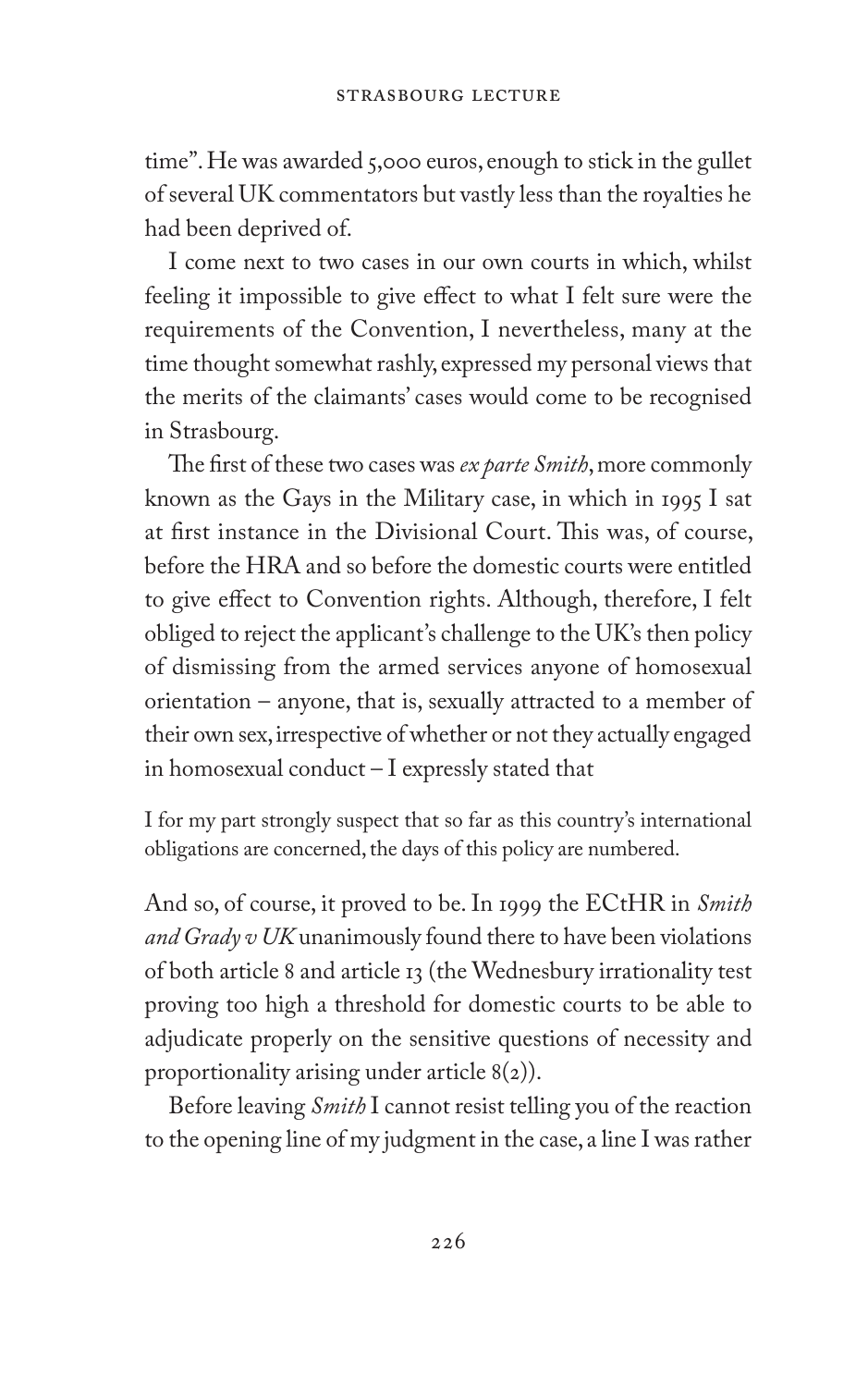pleased with and recall thinking at the time was really pretty acute: "Lawrence of Arabia would not be welcome in today's armed forces".

Seldom do any of one's judgments ever attract the least public attention, let alone response. Following *Smith*, however, I received over a hundred letters and of these fully half were devoted to that opening line. Not one, however, said "Goodness, what a perceptive thought." On the contrary, they were about evenly divided between those who said "How dare you traduce the memory of a great servant of the British Empire; there is not a word of reliable evidence to establish that Lawrence was a homosexual."The other half said: "Too true, Lawrence wouldn't be welcome in today's armed services; we don't want poofters like him around."

Again, I fear, too much digression. Let me come to my next case, *Anderson v Secretary of State for the Home Department*, where I was involved as a member of the Court of Appeal. The basic question at issue there was who should have the last word in deciding how long a murderer should spend in prison. As you will know, since the abolition of the death penalty in 1965 anyone convicted of murder must be sentenced to life imprisonment (or in the case of juveniles to indefinite detention at Her Majesty's pleasure) – whether guilty of mercy killing or mass murder. Whether that is a good idea is another matter, the subject of continuing public and political debate but nothing to do with my lecture today.

*Anderson* was really the last of a series of cases, the Strasbourg Court having already ruled with regard to Her Majesty's pleasure cases and discretionary life sentences that it is for the judges (not the Home Secretary) to decide the penal tariff – the period to be served in prison as punishment before the prisoner can even be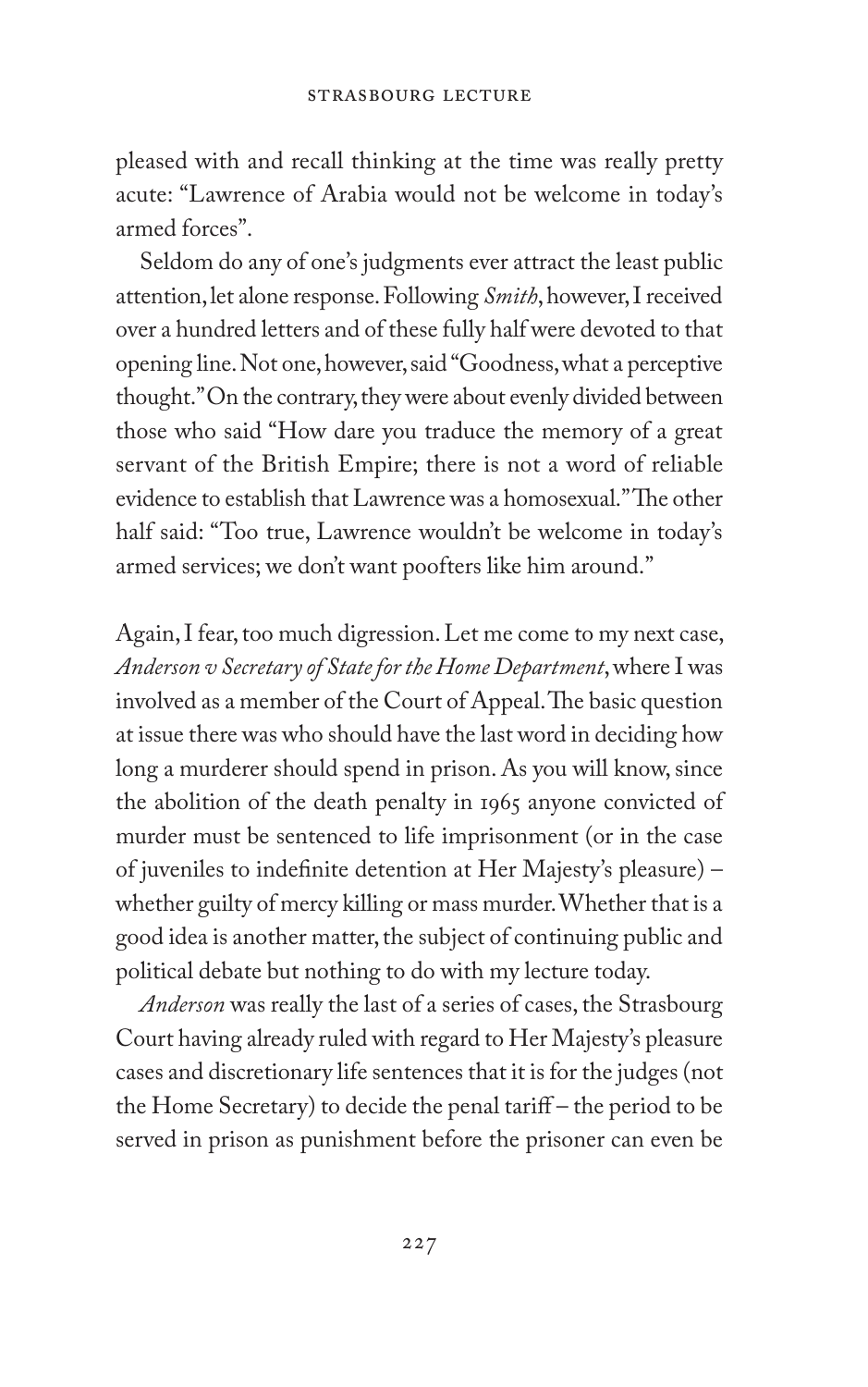considered by the Parole Board for release – and for the Parole Board (not the Home Secretary) to decide (rather than merely recommend) when, following the tariff period, prisoners should be released back into the community.

Mandatory life sentence cases, however, had always been treated differently: essentially on the basis that it was the intrinsic gravity of the offence of murder, rather than the dangerousness of the individual prisoner, which justified the imposition of a whole life sentence and leaving to the mercy of the Home Secretary the question whether, and if so when, a prisoner should be released.

To cut a long story short, when *Anderson* came before the Court of Appeal in 2001, the question for us was whether we should continue to treat mandatory life sentence cases differently. We decided that, since another such case, *Stafford v United Kingdom*, was about to be heard by the Strasbourg Court, the right course would be to leave it to them to decide this highly sensitive question. It would, I suggested, have been somewhat presumptuous for us in effect to pre-empt Strasbourg's impending decision. I added, however:

For my part, I shall be surprised if the present regime for implementing mandatory life sentences survives the Court of Human Right's re-examination of the issue in *Stafford.*

Again, my forecast proved correct. By the time the further appeal in *Anderson* came before the House of Lords, Strasbourg had already decided that tariff fixing is legally indistinguishable from the imposition of a sentence so that article 6 requires the judges to have the last word on it.

Because, however, the legislation then in place unambiguously entrusted decisions as to the length of imprisonment of mandatory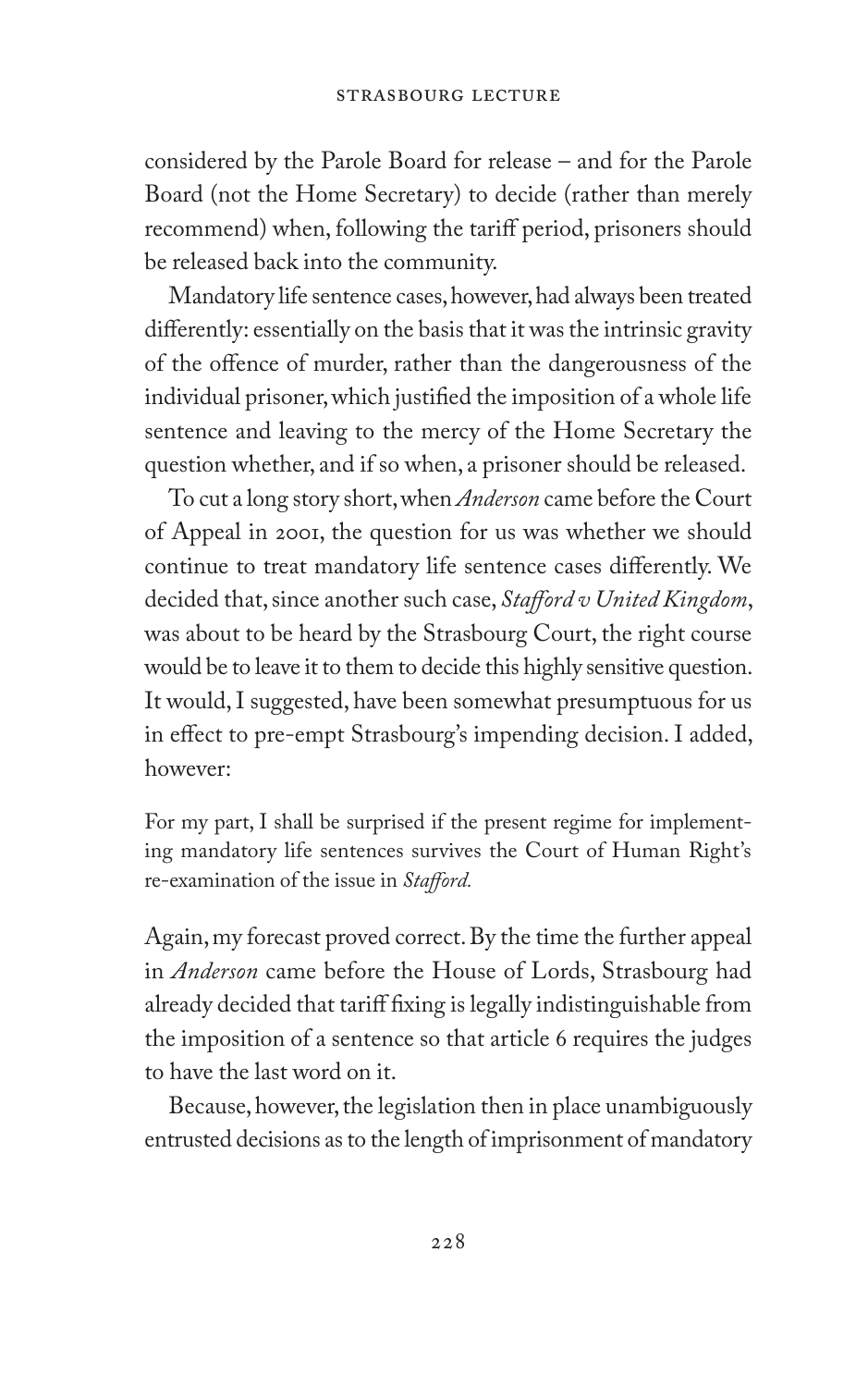life sentence prisoners to the Secretary of State, not even section 3 of the Human Rights Act – a section which, as surely you will know, generally enables the Court to torture statutory language into compatibility with the UK's Convention obligations – could render it compatible so that the House of Lords in *Anderson* in fact made a declaration of incompatibility under section 4 of the Act. This is one of the comparatively few examples of the Court feeling driven to this unsatisfactory conclusion – unsatisfactory, of course, because it leaves the successful claimant still without his fundamental rights and also because it requires government then to legislate afresh, which they prefer not to have to do. It is, indeed, a striking fact that counsel for the Crown is usually as enthusiastic for a section 3 construction of the legislation, however strained, as counsel for the complainant – assuming, of course, that the Court is going to decide that there would otherwise be a Convention violation.

Having now preened myself on two cases where I correctly predicted what the outcome would be in Strasbourg, although feeling unable to give effect to the Convention domestically, I had better go some way to restoring the balance by confessing to having been the judge responsible for bringing an untimely end to the attempts by UK prisoners in our own courts to be allowed to vote in general elections. That was in 2001 and one of the prisoners challenging the ban was Hirst who was later to succeed in his application to the Strasbourg Court. Refusing him, and two others, leave to appeal to the Court of Appeal from decisions which went against them in the Divisional Court, I held that it was for Parliament alone either to abolish the ban on prisoners voting or else to narrow it as they thought fit. I ended my short judgment thus: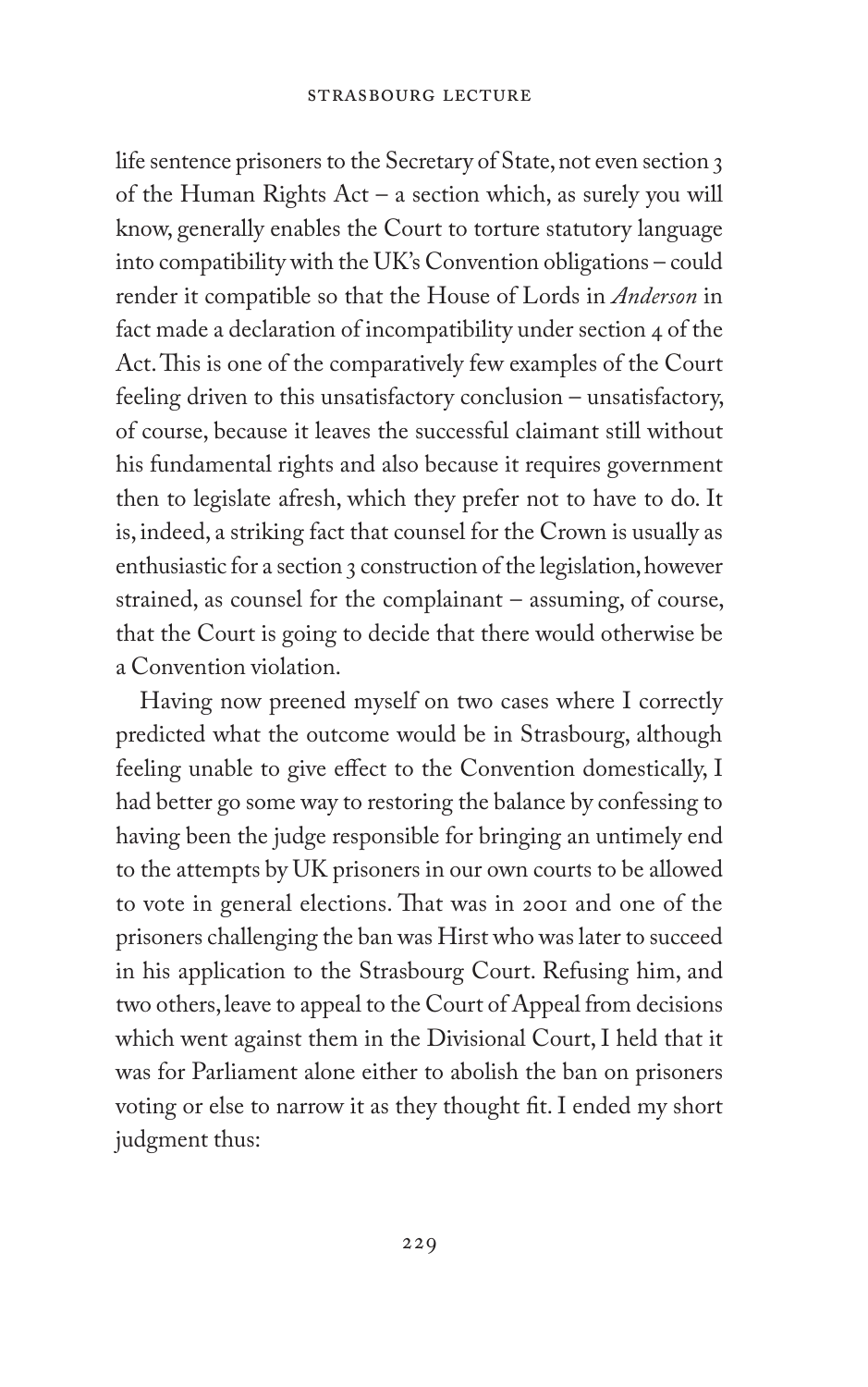Politically I am not unsympathetic to the applicant's cause. Jurisprudentially, however, I regard it as doomed.

I was here proved wrong. Strasbourg ruled in October 2005 that the blanket ban on prisoners voting breached article 3 of the First Protocol – a broad provision by which contracting states

… undertake to hold free elections at reasonable intervals by secret ballot, under conditions which will ensure the free expressions of the opinion of the people in the choice of the legislature.

Nothing there about who could properly be disqualified from voting. But Strasbourg nonetheless held that although each state has a wide margin of appreciation in the matter, it is not allembracing. The UK's ban was, the Court said, indiscriminate, applying automatically irrespective of the gravity of the prisoner's offence or the length of his sentence or, indeed, as to when the sentence was to end. Consider, for example, someone sentenced to seven days imprisonment for shoplifting whose short period of custody happens to coincide with an election. It is not entirely obvious why he or she should be deprived of their vote. That said, this remains a political hot potato and, as you will know, the UK Government, having conspicuously failed over the past six years to give effect to the Court's judgment in *Hirst*, later became subject to a further Strasbourg ruling, in a case called *Greens*, that the UK are in breach of Protocol 1 and had to introduce amending legislation to correct the position within six months of the *Greens* judgment becoming final, i.e. six months from April 2011 when the grand Chamber dismissed the UK Government's request for an appeal hearing in that case. This period for compliance however, was later extended because of the Grand Chamber's decision to entertain a similar case, *Scoppola v Italy (No 3)*, which was heard last November,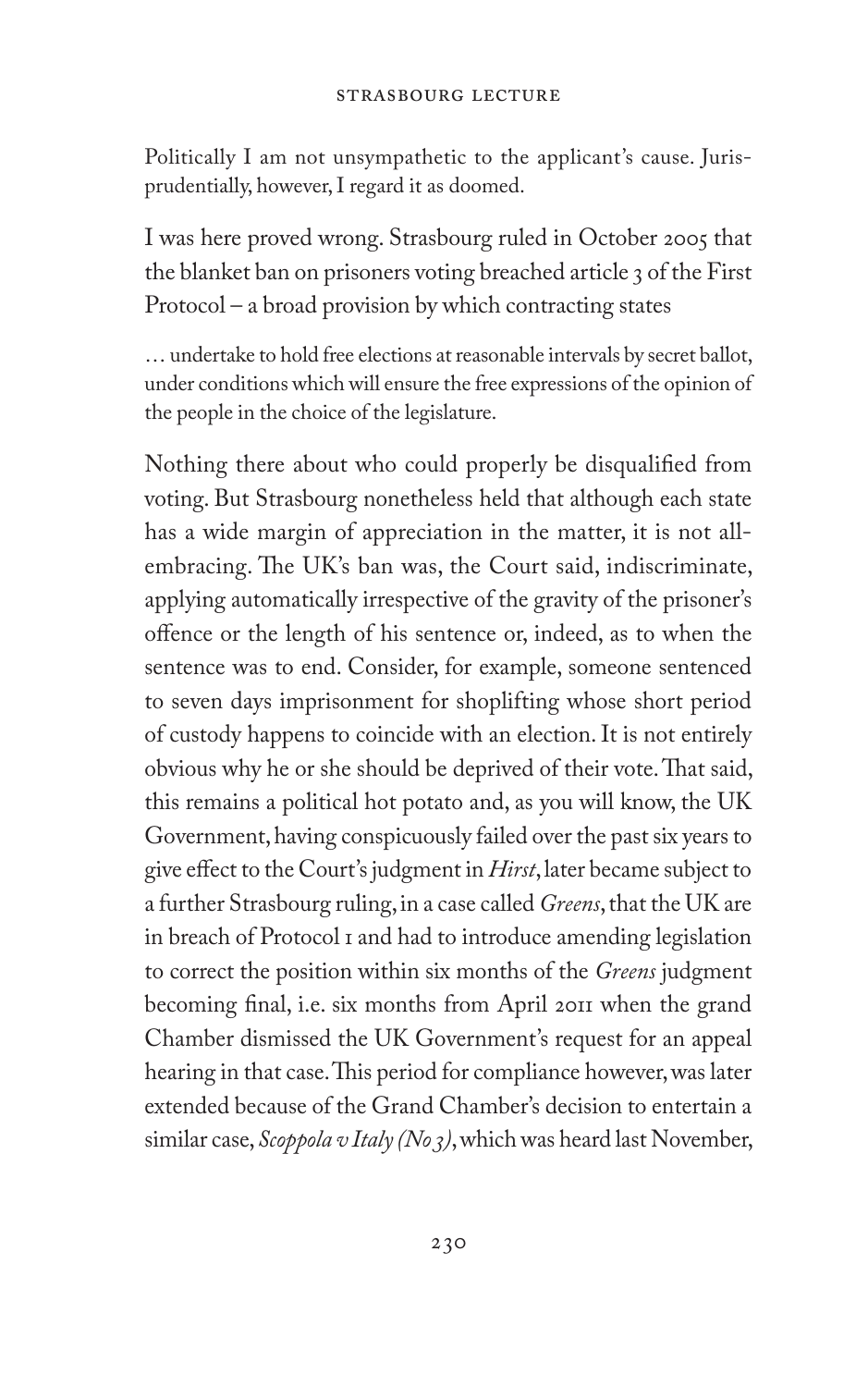with the Attorney-General acting on behalf of the UK Government as Third Party Interveners. The Grand Chamber's judgment is now awaited so the situation remains to be clarified. I shall be surprised, however, if Strasbourg now sanctions Britain's blanket ban.

Again, if I may be allowed, a short digression. It used to be the case, as everyone knew, that the only adults barred from voting in general elections were convicts, lunatics and peers (in modern parlance prisoners, mental patients and members of the House of Lords). Mental patients (unless also convicted offenders) obtained the vote in 2000 – subject, theoretically, to their having the requisite mental capacity. Those peers who are members of the House of Lords, however, remain disenfranchised. Supposedly, the reason they have no vote is that, even when Parliament is prorogued, they (unlike MPs who must submit themselves for re-election if they wish to continue as legislators) remain members of a legislative body. When, however, three years ago, under the Constitutional Reform Act, the Law Lords were despatched across Parliament Square and re-created as a new Supreme Court, we lost our rights to speak and vote in the House of Lords so long as we remained full-time judges. I recall pointing out at the time that, having lost our say in Parliament, we should now have the vote restored to us at elections. I was assured that a team of lawyers would immediately be set to work to correct this legislative oversight. However, it never was corrected. You may therefore look forward one day to reading the judgment of the Strasbourg Court in the case of *Brown v UK*. I shall then add "litigant" to the various capacities in which I have been involved in the Strasbourg case law.

It is time to bring matters rather more up to date. Although, as I said at the outset, there seems to me altogether less need now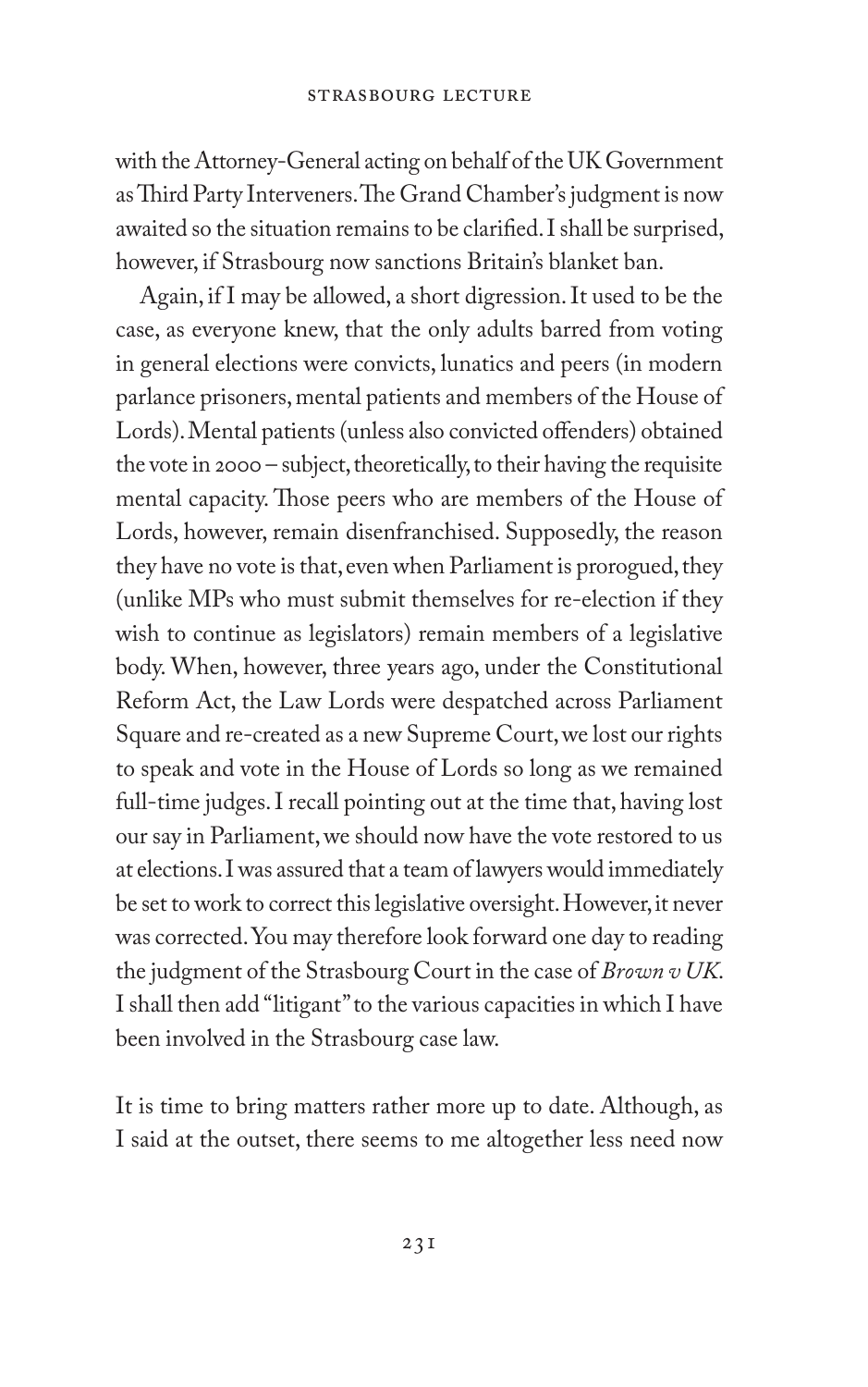than in pre-HRA days for a supranational court to rule on the UK's observance of the Convention, I cannot pretend that all our domestic courts' rulings have found favour in Strasbourg. On the contrary, a number of House of Lords cases to which I have been party, and in which we have rejected various human rights complaints, have subsequently been decided very differently by the European Court of Human Rights. *Gillan* was one such case, a 2006 House of Lords decision on stop-and-search powers under the Terrorism Act 2000, powers which Strasbourg held in 2010 afford police officers too broad a discretion and thus risk arbitrariness in application. *S and Marper v Chief Constable of South Yorkshire Police* was another, a 2004 judgment of the House of Lords holding that the UK's policy of retaining indefinitely the DNA samples and fingerprints of all those required to provide them, irrespective of whether they were thereafter convicted or acquitted, involves no breach of article 8. Strasbourg later, in December 2008, held that this practice too violates article 8 on the basis that the powers of retention of these samples are impermissibly indiscriminate.

Here again the Government has been slow to implement the required change in the law. Last May, in *GC v Commissioner of Police of the Metropolis*, seven of us in the Supreme Court, in the light of Strasbourg's ruling in *S and Marper*, recognised that the House of Lords decision in that case could no longer stand, declared the existing guidelines for DNA retention unlawful, and gave the Government "a reasonable time" to introduce a compliant new legislative scheme. A new scheme, based on the much more restrictive rules which apply in Scotland, is now included in the Protection of Freedoms Bill, likely to be enacted soon.

A third instance of the House of Lords having to change course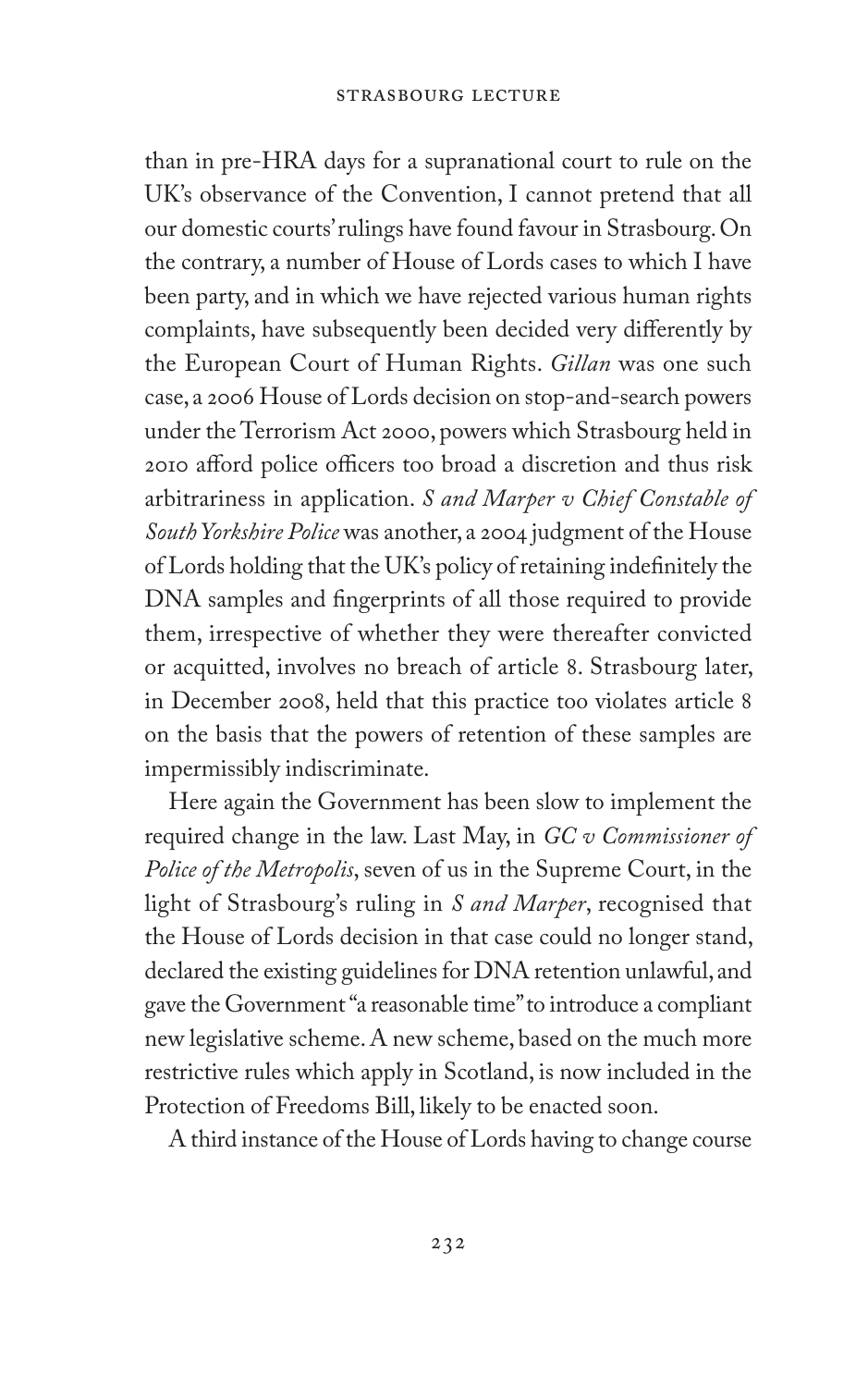on a matter of intense public and political controversy was over the control order legislation, still a political hot potato. In a group of cases in 2008 the House of Lords had decided that the control order regime as it then operated was lawful – in particular that the national interest in protecting secret sources of intelligence justified disclosing to the suspected terrorist, at least in some cases, very little indeed of the basis of the suspicion against him. That certainly was the conclusion of the majority of the Court, namely Lady Hale, Lord Carswell and myself. Lord Hoffmann was more hawkish even than we were; Lord Bingham on the other hand would have held the system unlawful. Following the Strasbourg Grand Chamber's subsequent judgment in the Belmarsh case, however, the enlarged Court of nine of us sitting in *AF(No 3) v Home Secretary* concluded (in Lord Hoffmann's case with patent reluctance if not indeed resentment) that we had no choice but to allow the appeals and remit the cases for rehearing in accordance with Strasbourg's ruling which required very substantially more disclosure to suspects than we had thought was necessary. As Lord Rodger crisply put it:

*Argentoratum locutum, iudicium finitum* – Strasbourg has spoken, the case is closed.

Not that any of you would have needed the translation!

I may add as a final digression that I came close to having to recuse myself from hearing the control order litigation. In January 2006 I received out of the blue a letter from the Home Office pointing out that the Terrorism Act 2005 (the legislation which substituted control orders for the Belmarsh detention orders which the House of Lords had by then condemned in the landmark case of *A*)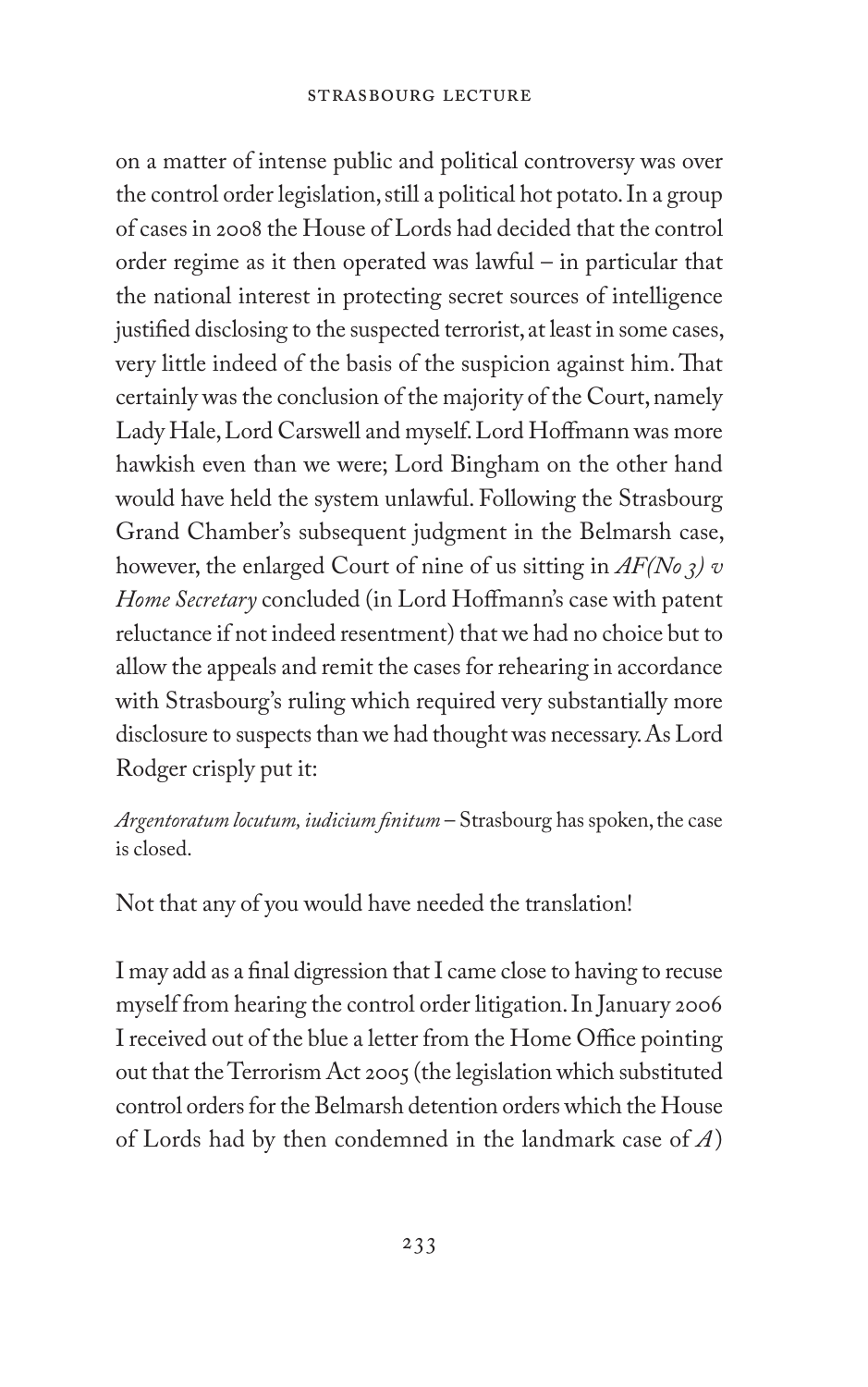required the Home Secretary to consult three specified office holders before deciding annually whether to renew the control order regime. One was the Government's independent adviser on terrorist legislation, then Lord Carlile. Another was the Director-General of the SS, then Eliza Manningham-Buller. The third was the Intelligence Services Commissioner, at that time me. I replied rather testily that until this letter I had been completely unaware of being a statutory consultee, no one having previously taken the trouble to notify me of this. Nor of course had I been consulted about it in advance although, as I observed,

… perhaps unsurprisingly given that, as I now learn, this provision was only introduced into the legislation at about 4 a.m. on that long March night last year when the Bill was passing urgently and contentiously between the two Houses.

At all events, rather presciently as it turned out, I declined to express any views on the question of renewal since

… to do so would inevitably compromise my judicial integrity and make it impossible for me hereafter to hear any appeal such as may be brought to question the legitimacy or legality of the control order regime.

How right I was. I could never have sat on any of those cases had I previously advised government of my views on renewal.

That brings me to the final case I want to discuss this afternoon, *Al-Khawaja v UK*, one of the three cases mentioned by Lord Hoffmann in his lecture as examples of cases where Strasbourg really has no business to be interfering in our domestic affairs. The case concerned the hearsay evidence rule. Dr Al-Khawaja was a doctor charged with indecent assault on two of his patients. One of them, after making a statement to the police, committed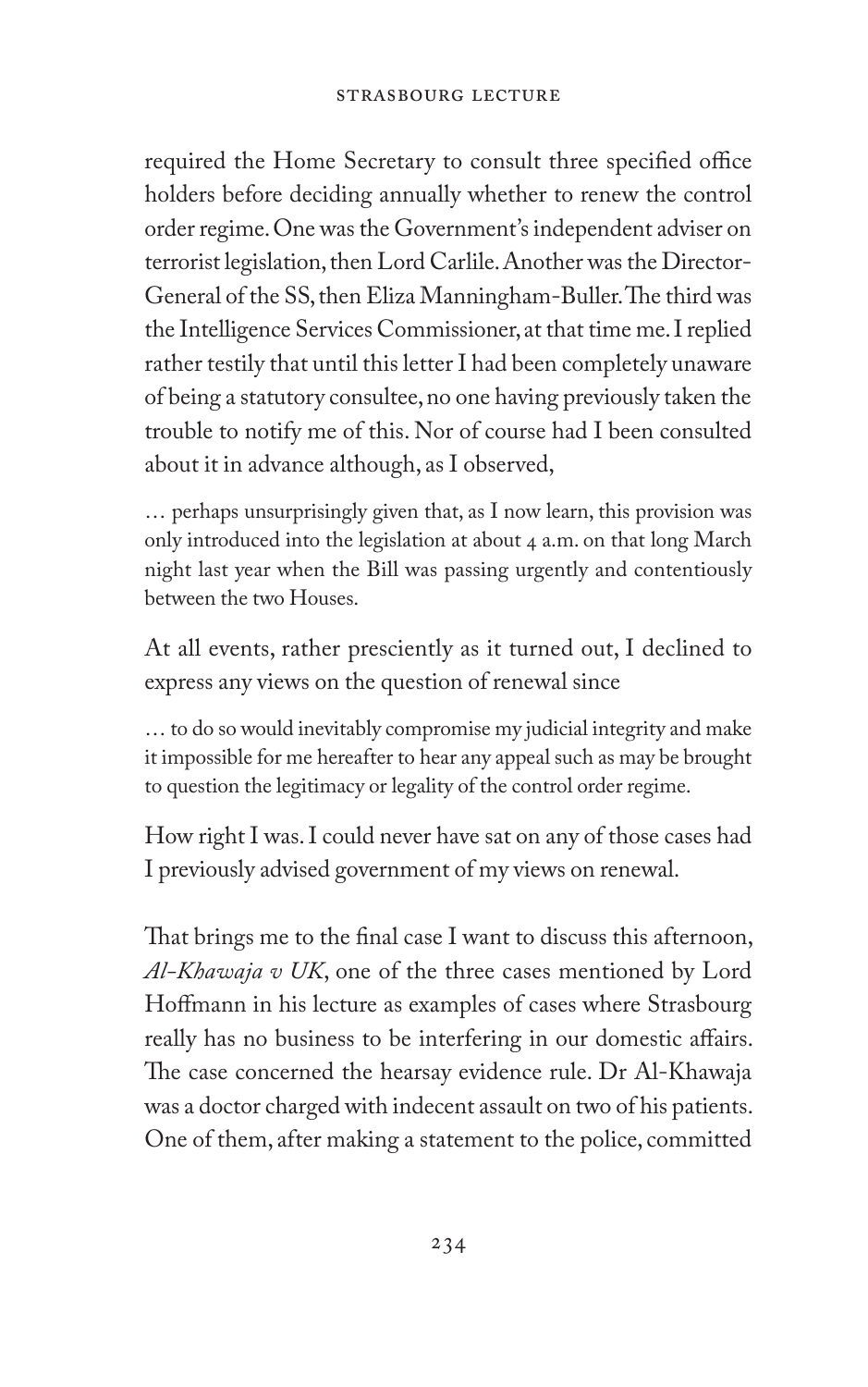suicide. The judge admitted her statement in evidence but warned the jury that they had not seen the complainant or heard her cross-examined. Her story was, however, supported by strong similar fact evidence, not only from the other complainant but from two other witnesses who had had similar experiences. The jury convicted unanimously and the doctor was given a custodial sentence. The Court of Appeal said that the overall case against the appellant was very strong and they were wholly unpersuaded that the verdicts were unsafe. The Strasbourg Court, however, said that there had been a violation of the fair trial provision of article 6. In their opinion, in any case in which a conviction is based "solely or to a decisive degree" on a statement by a person whom the accused has had no opportunity to examine, the defendant has not had a fair trial.

Unlike the position in *AF(No 3)*, the control order case, however, the Strasbourg Court's decision in *Al-Khawaja* was not the last word on this particular issue. The reason for this is that, having been decided by an ordinary Chamber rather than the Grand Chamber, the UK Government then requested that the case should indeed be referred to the Grand Chamber. Knowing as they did that a group of similar cases under the title *R v Horncastle* were pending before the Supreme Court, the Grand Chamber adjourned consideration of that request until after we had heard and given judgment in *Horncastle*. Put shortly, all seven of us in *Horncastle* unanimously refused to apply the first instance Chamber's decision in *Al-Khawaja* and in effect joined with the UK Government in urging the Grand Chamber to take the case and to recognise that our own domestic legislation on the admissibility of both hearsay (and, indeed, anonymous) evidence is entirely compatible with article 6's requirement for fair trials.